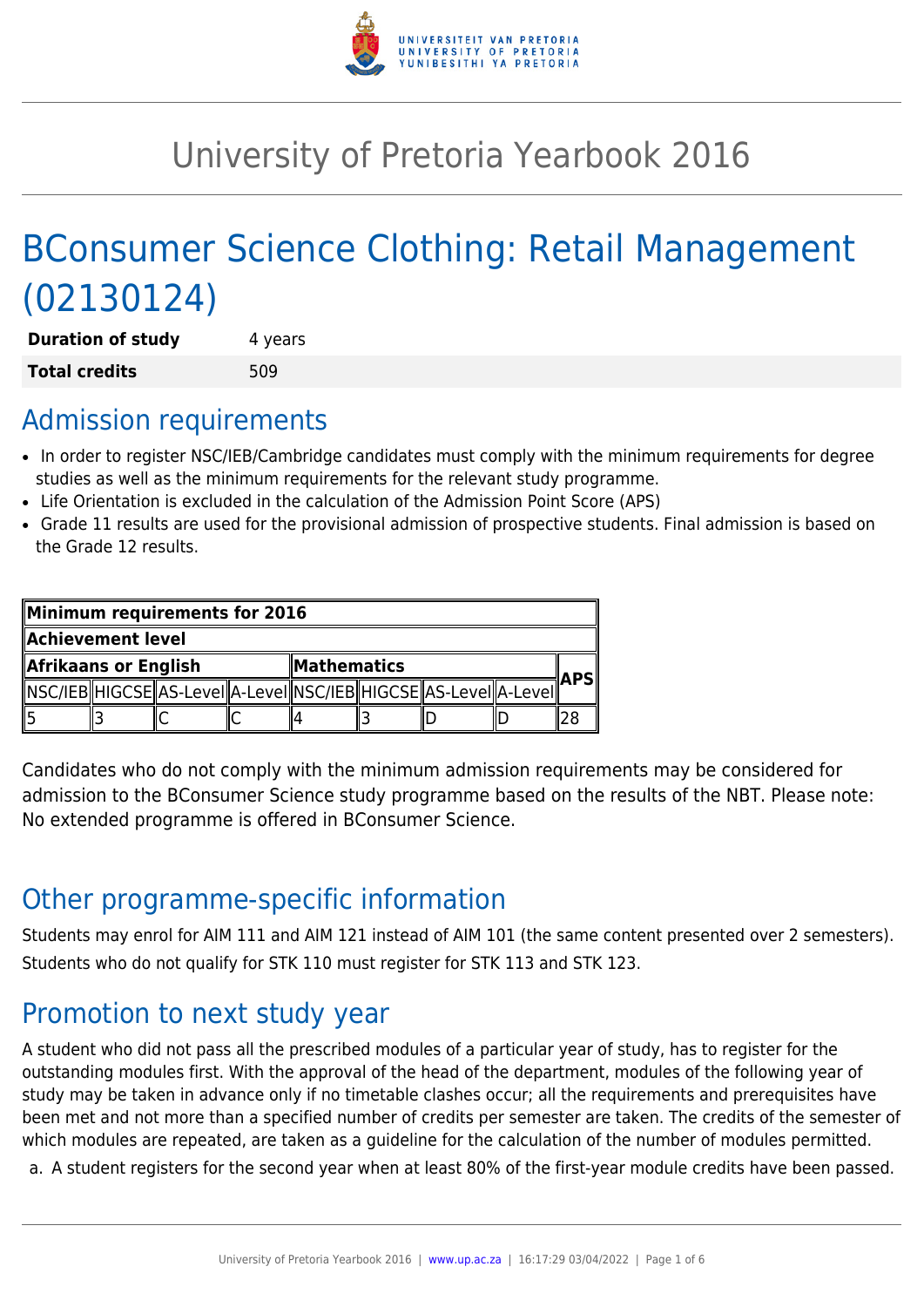

- b. A student registers for the third year when at least 85% of the module credits of the previous years have been passed.
- c. A student registers for the fourth year when at least 95% of the module credits of the previous years have been passed.

# Practical/clinical/internship information

KTP 403 Experiential training in the industry: During the 4 years of study, during holidays, weekends and after hours, students must complete a total of 480 hours experiential training in the industry to develop practical and occupational skills, participate in community projects/development, engage in service learning. This is equal to 3 weeks x 40 hours (120 hours) per year, according to requirements as determine by the head of the department. These "credits" must be successfully completed together with a complete portfolio before the degree will be conferred.

## Pass with distinction

A student obtains his or her degree with distinction if a weighted average of at least 75% is obtained in the following modules:

A combination equivalent to six semester modules Marketing research 314 and Strategic marketing 321 Clothing retail management 410 and Clothing merchandising 420 Clothing production 320, Product development 411 Project: Clothing textile project 402 New developments, sustainability and textile use 411 Textiles: Marketing and consumer aspects 421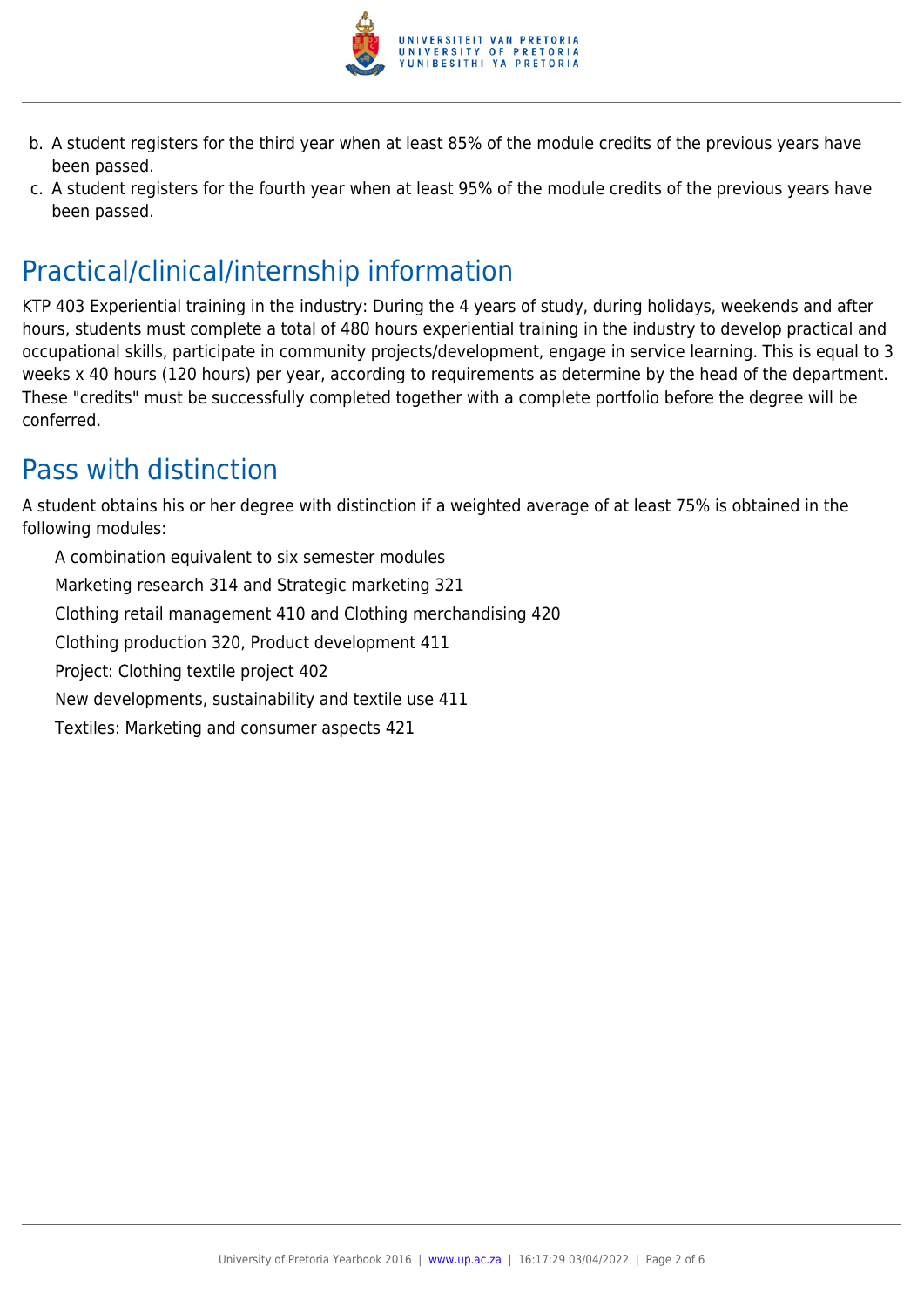

### Curriculum: Year 1

**Minimum credits: 121**

#### **Fundamental modules**

[Academic information management 111](https://www.up.ac.za/yearbooks/2016/modules/view/AIM 111) (AIM 111) - Credits: 4.00 [Academic information management 121](https://www.up.ac.za/yearbooks/2016/modules/view/AIM 121) (AIM 121) - Credits: 4.00 [Language and study skills 110](https://www.up.ac.za/yearbooks/2016/modules/view/LST 110) (LST 110) - Credits: 6.00 [Academic orientation 102](https://www.up.ac.za/yearbooks/2016/modules/view/UPO 102) (UPO 102) - Credits: 0.00 [Academic information management 102](https://www.up.ac.za/yearbooks/2016/modules/view/AIM 102) (AIM 102) - Credits: 6.00

#### **Core modules**

[Principles of marketing management 110](https://www.up.ac.za/yearbooks/2016/modules/view/BEM 110) (BEM 110) - Credits: 10.00 [Economics 110](https://www.up.ac.za/yearbooks/2016/modules/view/EKN 110) (EKN 110) - Credits: 10.00 [Economics 120](https://www.up.ac.za/yearbooks/2016/modules/view/EKN 120) (EKN 120) - Credits: 10.00 [Aesthetics 121](https://www.up.ac.za/yearbooks/2016/modules/view/EST 121) (EST 121) - Credits: 9.00 [Financial accounting 111](https://www.up.ac.za/yearbooks/2016/modules/view/FRK 111) (FRK 111) - Credits: 10.00 [Financial accounting 121](https://www.up.ac.za/yearbooks/2016/modules/view/FRK 121) (FRK 121) - Credits: 12.00 [Clothing production: sewing techniques 110](https://www.up.ac.za/yearbooks/2016/modules/view/KLR 110) (KLR 110) - Credits: 9.00 [Clothing production: processes 120](https://www.up.ac.za/yearbooks/2016/modules/view/KLR 120) (KLR 120) - Credits: 9.00 [Design principles 111](https://www.up.ac.za/yearbooks/2016/modules/view/OBG 111) (OBG 111) - Credits: 7.00 [Statistics 110](https://www.up.ac.za/yearbooks/2016/modules/view/STK 110) (STK 110) - Credits: 13.00 [Statistics 113](https://www.up.ac.za/yearbooks/2016/modules/view/STK 113) (STK 113) - Credits: 11.00 [Statistics 120](https://www.up.ac.za/yearbooks/2016/modules/view/STK 120) (STK 120) - Credits: 13.00 [Statistics 123](https://www.up.ac.za/yearbooks/2016/modules/view/STK 123) (STK 123) - Credits: 12.00 [Marketing applications 122](https://www.up.ac.za/yearbooks/2016/modules/view/BEM 122) (BEM 122) - Credits: 10.00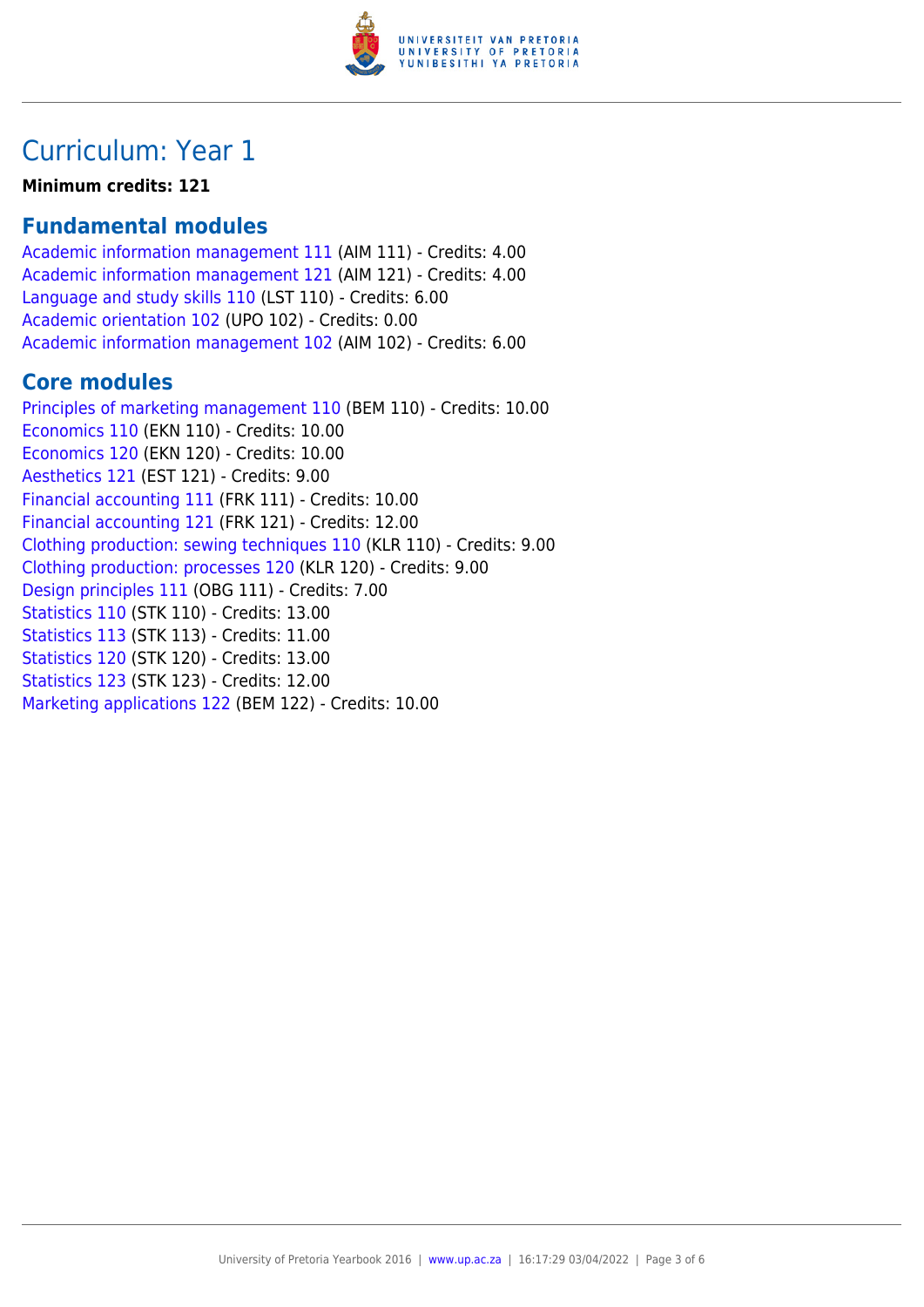

### Curriculum: Year 2

#### **Minimum credits: 131**

#### **Core modules**

[Costume and fashion history 210](https://www.up.ac.za/yearbooks/2016/modules/view/KLD 210) (KLD 210) - Credits: 12.00 [Fashion forecasting 222](https://www.up.ac.za/yearbooks/2016/modules/view/KLD 222) (KLD 222) - Credits: 12.00 [Flat pattern design 211](https://www.up.ac.za/yearbooks/2016/modules/view/KLR 211) (KLR 211) - Credits: 12.00 [Pattern use and good fit 221](https://www.up.ac.za/yearbooks/2016/modules/view/KLR 221) (KLR 221) - Credits: 10.00 [Business management 114](https://www.up.ac.za/yearbooks/2016/modules/view/OBS 114) (OBS 114) - Credits: 10.00 [Business management 124](https://www.up.ac.za/yearbooks/2016/modules/view/OBS 124) (OBS 124) - Credits: 10.00 [Textiles: Utilities, fibres and yarns 212](https://www.up.ac.za/yearbooks/2016/modules/view/TKS 212) (TKS 212) - Credits: 14.00 [Textiles: Structures and finishes 222](https://www.up.ac.za/yearbooks/2016/modules/view/TKS 222) (TKS 222) - Credits: 10.00 [Informatics 281](https://www.up.ac.za/yearbooks/2016/modules/view/INF 281) (INF 281) - Credits: 3.00 [Consumer behaviour 212](https://www.up.ac.za/yearbooks/2016/modules/view/BEM 212) (BEM 212) - Credits: 16.00 [Integrated brand communications 224](https://www.up.ac.za/yearbooks/2016/modules/view/BEM 224) (BEM 224) - Credits: 16.00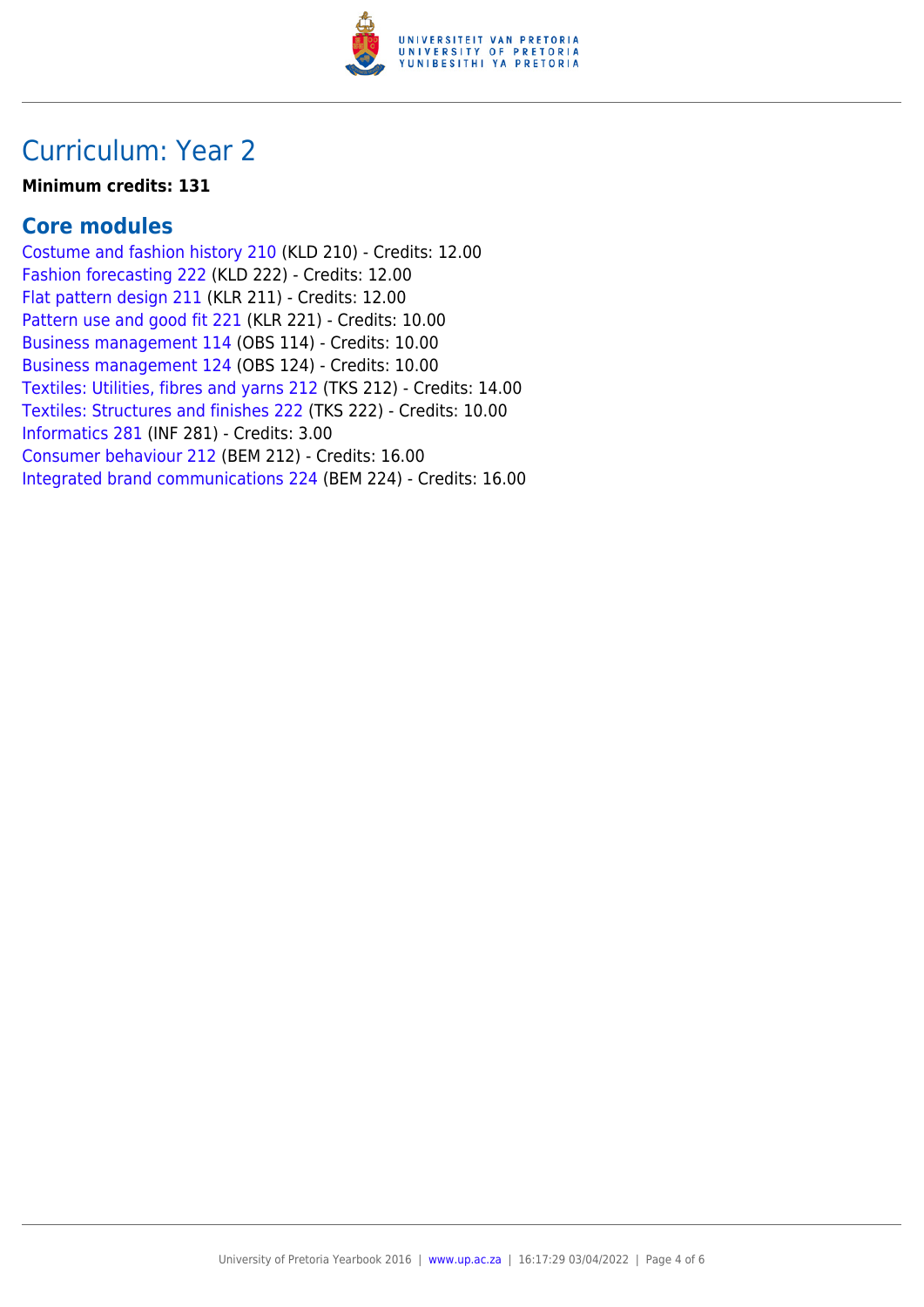

### Curriculum: Year 3

#### **Minimum credits: 138**

#### **Core modules**

[Marketing management 321](https://www.up.ac.za/yearbooks/2016/modules/view/BEM 321) (BEM 321) - Credits: 20.00 [Business law 210](https://www.up.ac.za/yearbooks/2016/modules/view/BER 210) (BER 210) - Credits: 16.00 [Business law 220](https://www.up.ac.za/yearbooks/2016/modules/view/BER 220) (BER 220) - Credits: 16.00 [Clothing production 321](https://www.up.ac.za/yearbooks/2016/modules/view/KLR 321) (KLR 321) - Credits: 11.00 [Business management 210](https://www.up.ac.za/yearbooks/2016/modules/view/OBS 210) (OBS 210) - Credits: 16.00 [Business management 220](https://www.up.ac.za/yearbooks/2016/modules/view/OBS 220) (OBS 220) - Credits: 16.00 [Social and cultural aspects of clothing 311](https://www.up.ac.za/yearbooks/2016/modules/view/KLD 311) (KLD 311) - Credits: 15.00 [Marketing research 314](https://www.up.ac.za/yearbooks/2016/modules/view/BEM 314) (BEM 314) - Credits: 20.00 [Aesthetics: Product, consumer and environment 320](https://www.up.ac.za/yearbooks/2016/modules/view/EST 320) (EST 320) - Credits: 8.00